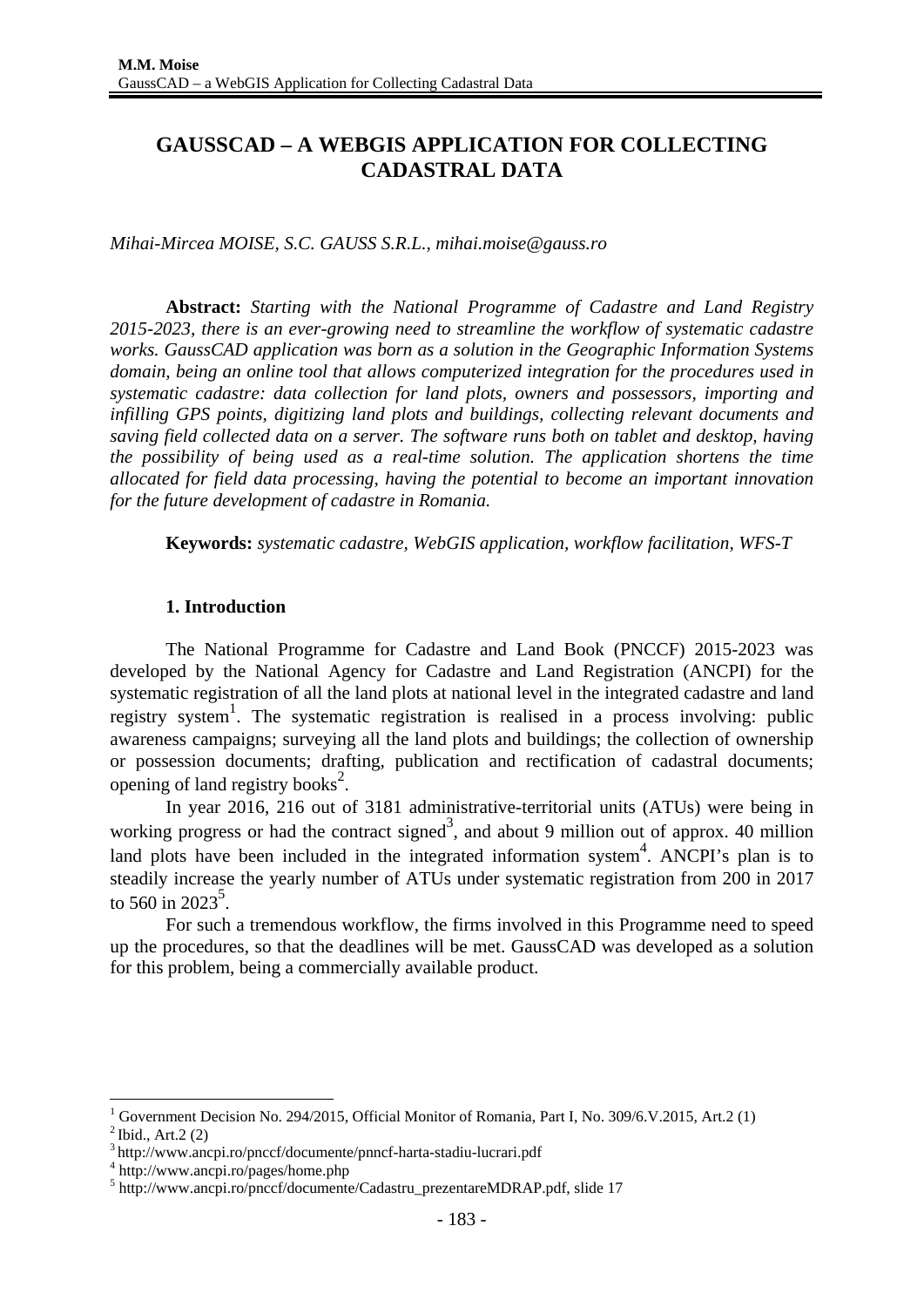#### **2. Software structure, data and procedures**

The application structure was modelled based on the idea of integrating procedures for systematic cadastre. The implemented procedures can all be used online and onsite (by using a tablet), the fundamental ones being:

- Data collection for land plots and owners or possessors
- Importing and infilling GPS points
- Digitizing land plots and buildings
- Collecting relevant documents



Fig. 1: GaussCAD is primarily developed for tablets (optionally handled with a stylus), but it can also be used on desktop

As an online application, the saved digitized features, containing the data collected for each land plot and building, together with the documents, will be immediately added on the server, enabling team colleagues, at office, to know, in near-real time, the field team's work advance and benefit from it. The code behind the application gives the advantage of dealing with multiple ATUs at the same time, the indicator of the work destination and work type (field or office) being the ending of the application's URL (e.g. *www.cadastrefirm.com/GaussCAD?CommuneX!office*).

The back end of GaussCAD consists of a web page, a folder system, an open-source database and an open-source server for layers. The latter contains the background layers of the application's map (orthophoto and cadastral sectors) and links toward the editable layers (land plots and buildings), which are stored in the mentioned database.

The front end of the application is designed as a tablet application. Even though the primary destination of the solution are tablets (on-site works), GaussCAD can easily be used on desktops too. The initial opening frame consists of four buttons: *Proceed to application*, *User Guide*, *Developer* and *Thanks*. The main interface of the website is mainly divided in two unequal parts: the smaller right side, with the main menu and the bigger central and left side of GaussCAD, where the map, the forms and other panels are stacked.

The main menu is divided into five tabs: *Land Book*, *Image importer*, *Work modes*, *Digitization* and *Point Infilling*. The first two tabs refer to data collection and the last two to digitizing.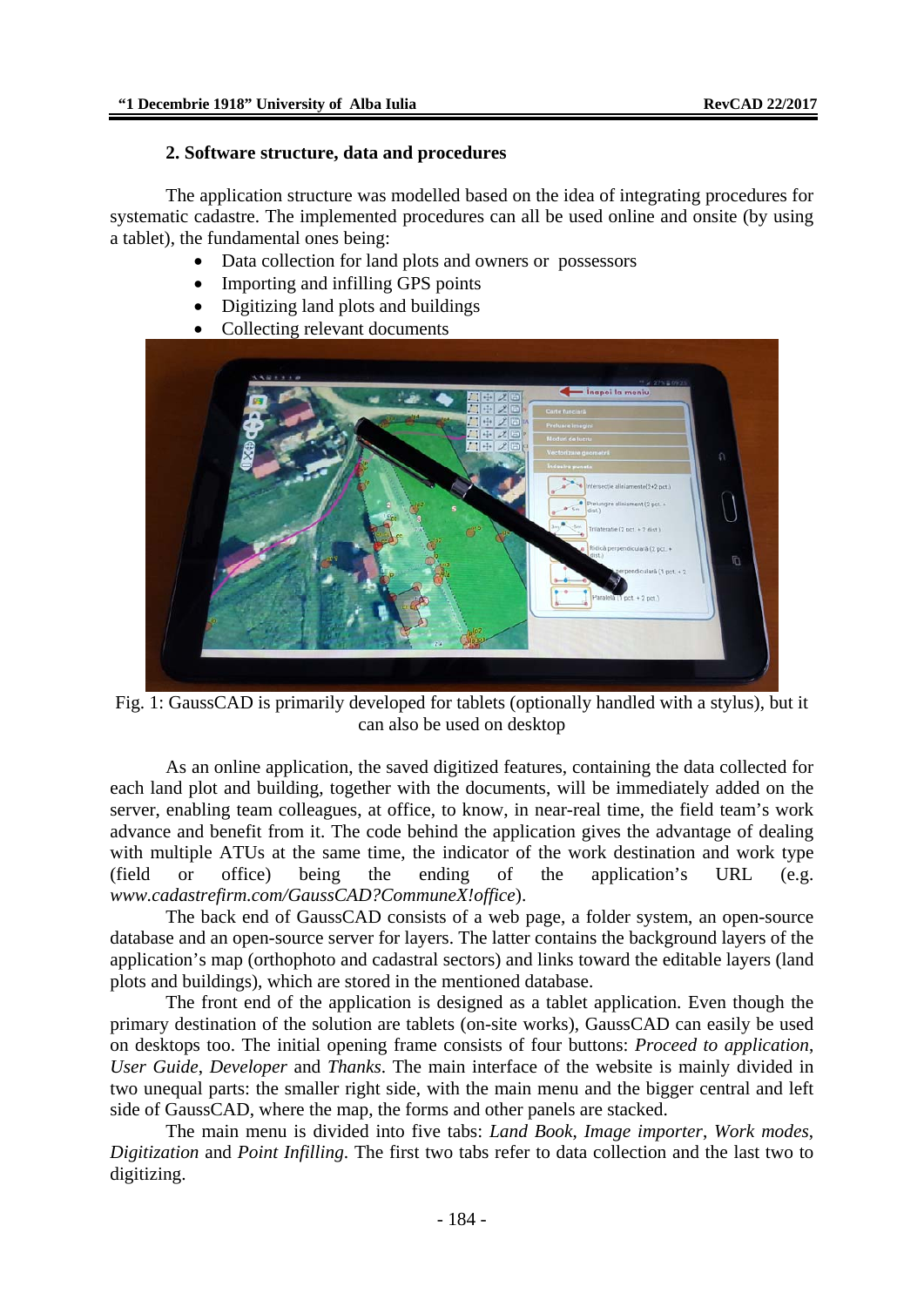| 1. Imobil<br>+++ Imobilul curent: 223 +++                |                                                                                                                                                                                   |                                                                | Carte funciară                                                                                                                |  |
|----------------------------------------------------------|-----------------------------------------------------------------------------------------------------------------------------------------------------------------------------------|----------------------------------------------------------------|-------------------------------------------------------------------------------------------------------------------------------|--|
| olie nr. 4538<br>Număr imobil<br>223                     | Salvare modificari<br>Importă date dintr-un imobil aferent )<br>Număr tarla<br>25                                                                                                 | Sterge imobil din memorie<br>Vizitat                           | Partea 1 - Imobil                                                                                                             |  |
| Număr parcelă/ Număr poștal<br>84,85                     | Curti-<br>Păduri<br>constructii<br>Ape<br>Arabil<br>curgătoare<br>Păsuni<br>Ape<br>stătătoare<br>Fânețe<br>Mare<br>$\Box$ vii<br>Căi rutiere<br>Livezi<br>Neproductive Căi ferate | CC <sub>1</sub><br>A <sub>1</sub>                              | Partea 2 - Clădiri<br>Partea 3 - Proprietar<br>Partea 4 - Imobile aferente                                                    |  |
| Suprafață acte mp<br>190<br>Suprafață măsurată mp<br>188 | Intravilan<br>Împrejmuit ·                                                                                                                                                        | Număr Carte Funciară<br>125 vechea<br>Număr cadastral<br>54555 | Importă Cookie-uri Firefox cu salvarea lor în<br>Chrome<br>Alege fisierul Nu ai ales niciun fisier<br><b>Preluare imagini</b> |  |
| 3<br>trimiteri listă TP<br>Sterge linkuri                | Număr topografic<br>115/1/2                                                                                                                                                       | A fost cooperativizat?<br>Da ·                                 | Moduri de lucru<br>Vectorizare geometrii                                                                                      |  |
| ncarcă/Deschide tabel TP                                 | Incarcă tabel TP din local Alege fișierul Nu ai ales niciun fișier                                                                                                                |                                                                | <b>Indesire puncte</b>                                                                                                        |  |

Fig. 2: The main interface showing the land plot form

(defined as "Part  $1 -$  Land Plot" in the menu) and the main menu in the right panel

|                          | = Înapoi la meniu)                      |  |
|--------------------------|-----------------------------------------|--|
| Carte funciară           |                                         |  |
| Preluare imagini         |                                         |  |
| Salvare modificări       |                                         |  |
|                          | Imagini pentru imobilul 888             |  |
|                          | Actele sunt pentru acest imobil ▼       |  |
| Câte acte?1              |                                         |  |
| Alege actul PDF nr. 1    |                                         |  |
|                          | Alege fisierul Nu ai ales niciun fisier |  |
| Adaugă acte selectate    |                                         |  |
|                          |                                         |  |
| Alege schiță PDF:        | Alege fișierul Nu ai ales niciun fișier |  |
| Adaugă schiță selectată  |                                         |  |
|                          |                                         |  |
| Alege imagine JPG:       |                                         |  |
| Adaugă imagine selectată | Alege fișierul Nu ai ales niciun fișier |  |
|                          |                                         |  |
| Moduri de lucru          |                                         |  |
| Vectorizare geometrii    |                                         |  |
| Îndesire puncte          |                                         |  |

Fig. 3: The image importer tab, allowing the user to insert (multiple) documents PDFs, sketch and plot images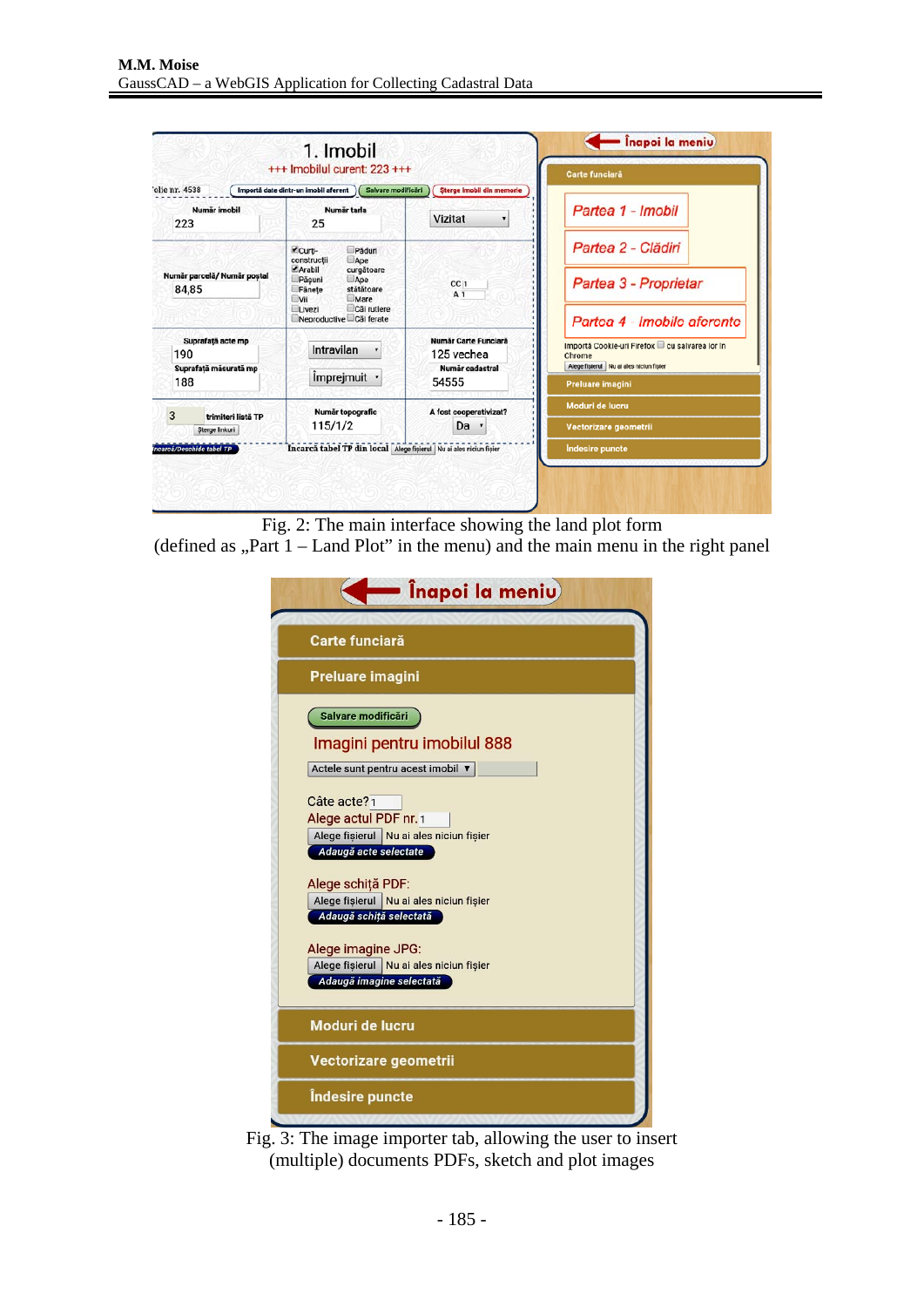The *Land Book* is structured into four forms (*Land Plot*, *Buildings*, *Owner* and *Attached Plots*), with data relevant to systematic cadastre. The *Image importer* allows the user to pick PDFs containing documents or plot sketches, from the tablet and export them to the server. It also allows the operator to take a photo (directly, with tablet) of the plot and adding it on the server.



Fig. 4: Data fields in the four forms available in the application

The *Work Modes* tab contains the switcher between three working modes:

- 1. Navigation, digitizing and infilling points;
- 2. Distance and angle measurement;
- 3. Land plots and building data viewing.

The *Digitizing* tab contains a GPS-point importer, snapping options and other buttons regarding point generation (from existing polygons) and deletion.

The *Point Infilling* tab has seven functions that allow the user to create new points from existing GPS or polygon-derived points. They require the user to select the input points and optionally insert distances, resulting new, geometrically precise, points. The implemented functions are:

- alignment intersection
- alignment extension
- trilateration
- perpendicular raising
- perpendicular construction (from external point)
- parallel
- "circle" arc (with 8 sides)

The map has two control panels. The one in the upper-left side contains a layer switcher, four navigation buttons, zoom-in, zoom-out and zoom-to-max-extent buttons. The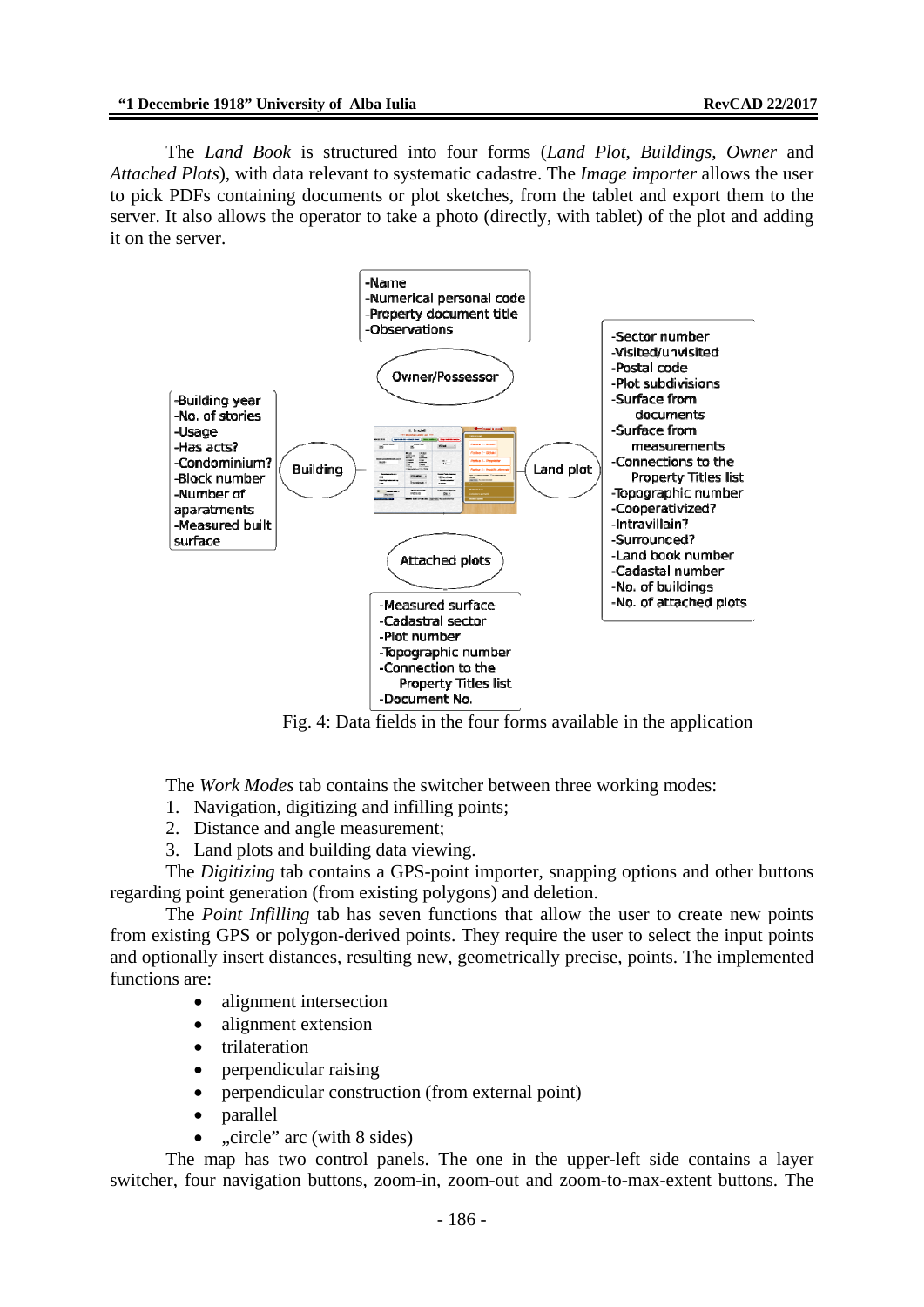control panel in the upper-right part of the maps displays four digitizing buttons (draw, edit, delete and save) for each of the layers on the map (visited land plots, unvisited land plots, attached land plots, land plot divisions, buildings).



Fig. 5: The GPS points imported by Bluetooth from the high-precision GPS device

The data to be imported on the server-side before the project in an ATU starts needs to be in *ESRI Shapefile* format (for vectors) and in *TIFF* format (for rasters).

The optimal and ideal (field) work procedure is defined as following:

- A team consisting of two is going on field and starts surveying land plots.
- One of the team members takes GPS point of the land plot and buildings, using also a laser rangefinder for certain distances. He makes a sketch of each plot.
- The other team member interviews the landowner, completing the forms in the *Land Book* tab.
- He takes pictures of the documents and of the sketch using a PDF scanner application (like *Genius Scan*<sup>6</sup>) and exports them to the server.
- After multiple land plots, the first colleague sends the CSV-converted GPS job to the second's tablet using Bluetooth.
- He inserts the points on the map, infills the necessary points, based on the sketch, and digitizes the plots and buildings. He saves the work.
- The colleagues at the firm's headquarters can see the work done and use the data if needed.

1

<sup>6</sup> https://play.google.com/store/apps/details?id=com.thegrizzlylabs.geniusscan.free&hl=ro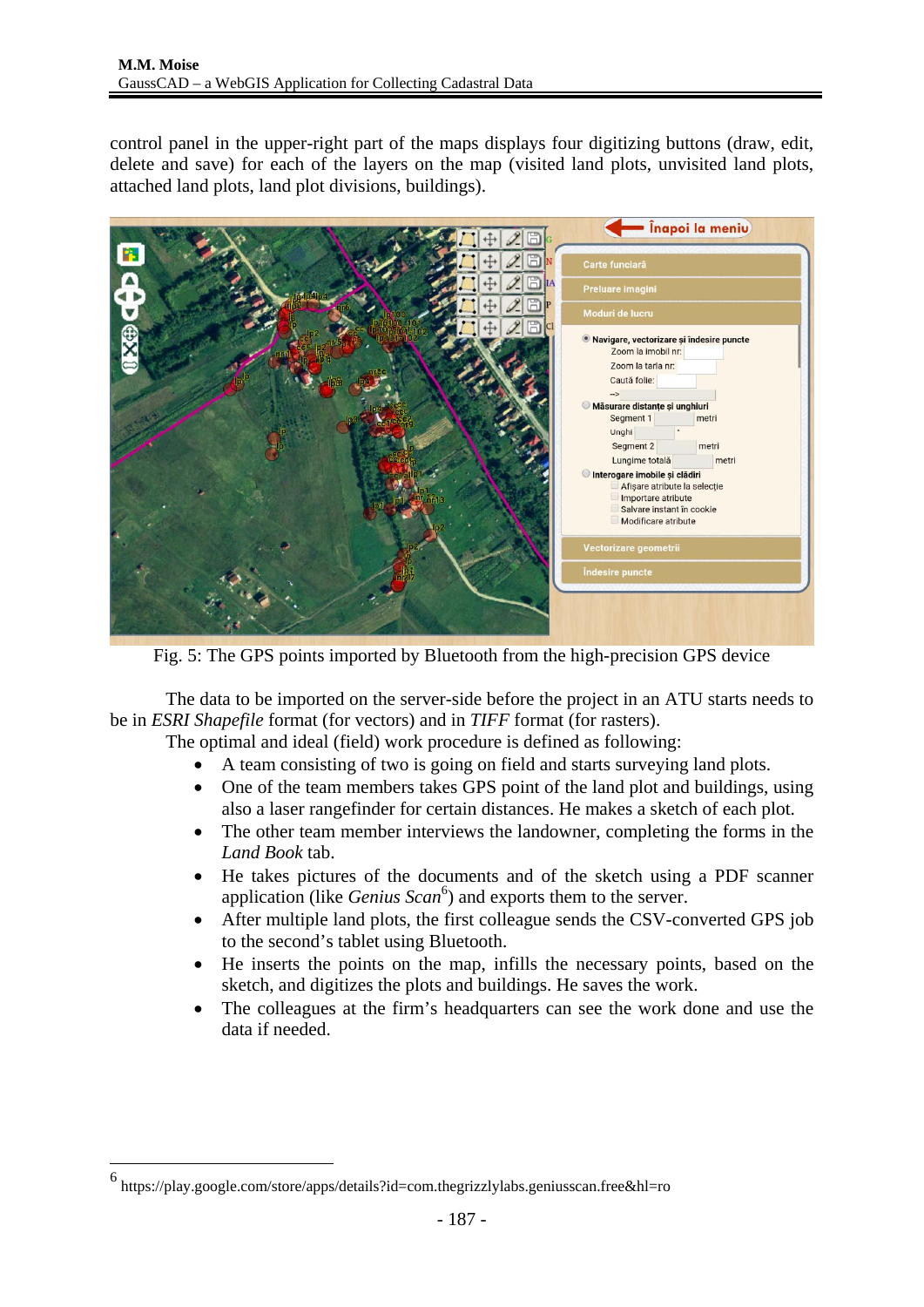

Fig. 6: The main interface showing the map with the imported GPS points and the digitized plots and buildings



Fig. 7: The Property Titles selector allows the user to make connections between plots and rows from a Property Titles list. The selector can query the list by up to three parameters. It can also show just the rows that were already linked.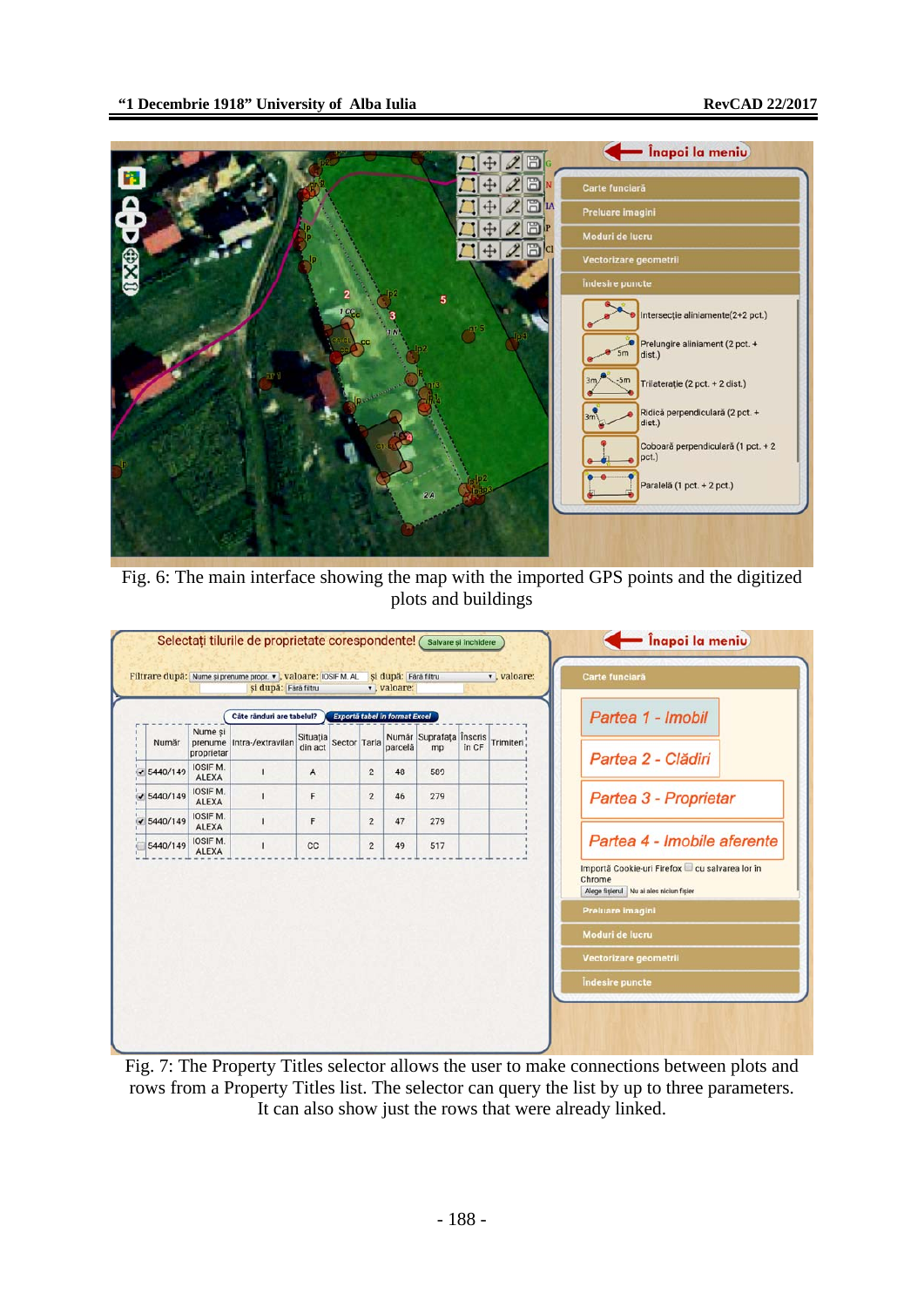

Fig. 8: After activating the selection mode, the user clicks on a plot or building and sees the information attached, besides the links toward the attached documents, sketch, and plot image.

# **3. Results**

GaussCAD helps improving the workflow of cadastral works by:

- Making interviews, surveying land parcels and buildings and collecting documents;
- Building up the early database and populating it with documents and land owners data;
- Populating the database with the existing buildings data in order to obtain further necessary documents to be issued by the authority of the ATU, employed in the land registration process;
- Other data necessary to the process of collecting information about land plots and buildings.

# **4. Conclusion**

<u>.</u>

The National Programme for Cadastre and Land Book 2015-2023 is a huge and crucial project that will further develop our Romanian society. It is a priority of the Romanian Government, the implementation of the Programme being vital for the national economical development<sup>7</sup>. The success of the project will be highly dependent on the capacity of firms to ease their procedures so that the deliverables are sent on time.

<sup>7</sup> Government Decision of Urgency No. 35/2016, The Official Monitor of Romania, Part I, No. 489/30.VI.2016, introduction